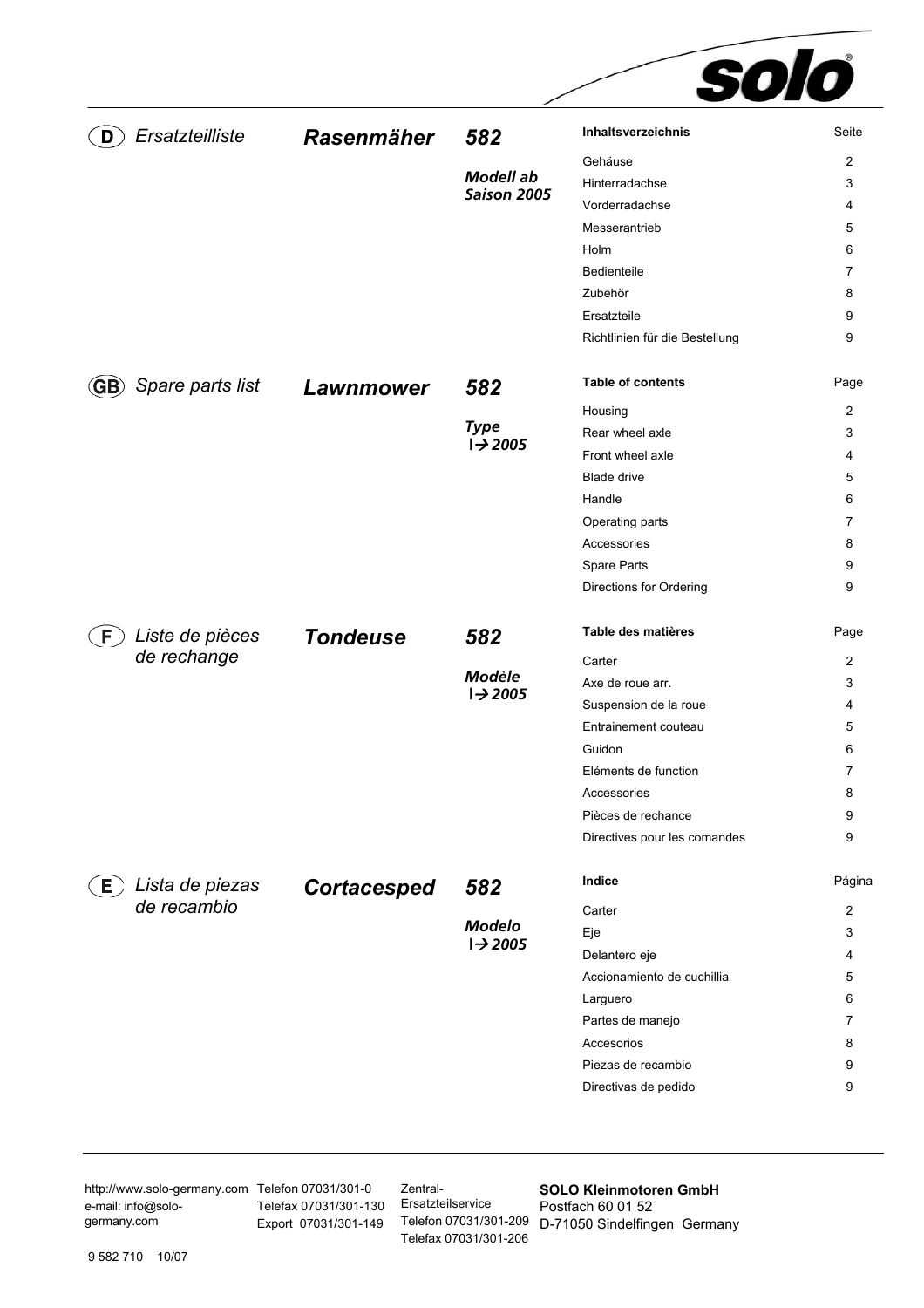<span id="page-1-0"></span>

| Bild-Nr.          | Bestell-Nr.  | Menge          | Gehäuse                    | <b>Housing</b>       | Carter                  | <b>Carter</b>         |
|-------------------|--------------|----------------|----------------------------|----------------------|-------------------------|-----------------------|
| Pos.-No.          | Order-No.    | Quantity       |                            |                      |                         |                       |
| No.Pos.           | No. de Cde   | <b>Nombres</b> |                            |                      |                         |                       |
| Pos.-No. Ref.-Nr. |              | Cantidad       |                            |                      |                         |                       |
|                   | 51 00 178    |                | Rasenmähergehäuse          | Mower deck           | Carter principal        | Carter cortacesped    |
|                   |              |                | enth. $(-2) - 3$           | incl. $(-21 - 3)$    | $v$ inclus (->1 - 3     | $ $ incl. $(->1 - 3)$ |
| $\overline{2}$    | 50 42 760    |                | Abdeckblech                | Cover plate          | Couvercle               | Chapa                 |
| 3                 | 00 18 258    | 2              | Linsenschraube 5x18 mm ->) | $Screw - \geq 0$     | Vis ->)                 | Tornillo ->)          |
| 4                 | 50 43 331    |                | Grasführungsblech          | Guide plate          | Tôle guidage            | Chapa guia            |
| 5                 | 00 18 258    |                | Linsenschraube 5x18 mm     | Screw                | Vis                     | Tornillo              |
| 6                 | 53 00 512 25 |                | Schutzklappe, rot          | Protective flap, red | Capot protection, rouge | Mariposa, rojo        |
|                   |              |                | enth. $(-56 - 8)$          | incl. $(-8 - 8 - 8)$ | y inclus $(-56 - 8)$    | incl. $(-56 - 8)$     |
| 7                 | 50 74 562 25 |                | Griff, schwarz             | Handle, black        | Poignée, noir           | Palanca, negro        |
| 8                 | 00 18 258    | 2              | Linsenschraube 5x18 mm ->) | Screw ->)            | $Vis ->)$               | Tornillo ->)          |
| 9                 | 50 36 364 25 |                | Achse                      | Axle                 | Axe                     | Eje                   |
| 10                | 00 73 430    | 2              | Drehfeder 2,25x11 mm       | Spring               | Ressort                 | Resorte               |
| 11                | 00 18 257    |                | Linsenschraube 5x25 mm     | Screw                | Vis                     | Tornillo              |
| $\overline{12}$   | 00 30 115    |                | Scheibe 4,3 mm             | Washer               | Rondelle                | Arandela              |
| $\overline{13}$   | 00 10 222    | 2              | Zylinderschraube6,3x19 mm  | Screw                | Vis                     | Tornillo              |
| 14                | 50 43 325 25 |                | Tragebügel                 | Carrying bracket     | Poignee                 | Soporte               |
| 15                | 50 74 561 25 |                | Tragegriff                 | Handle               | Poignee                 | Palanca               |
| 16                | 59 00 759    |                | Grasfangsack               | Grass catcher bag    | Sac de ramassage        | Colector de hierba    |
| 17                | 53 00 598    |                | Rahmen                     | Frame                | Châssis                 | Bastidor              |
| $\overline{18}$   | 58 00 461    |                | Klebeschilder-Set          | Sticker-set          | Autocollants/jeu        | Juego de adhesivos    |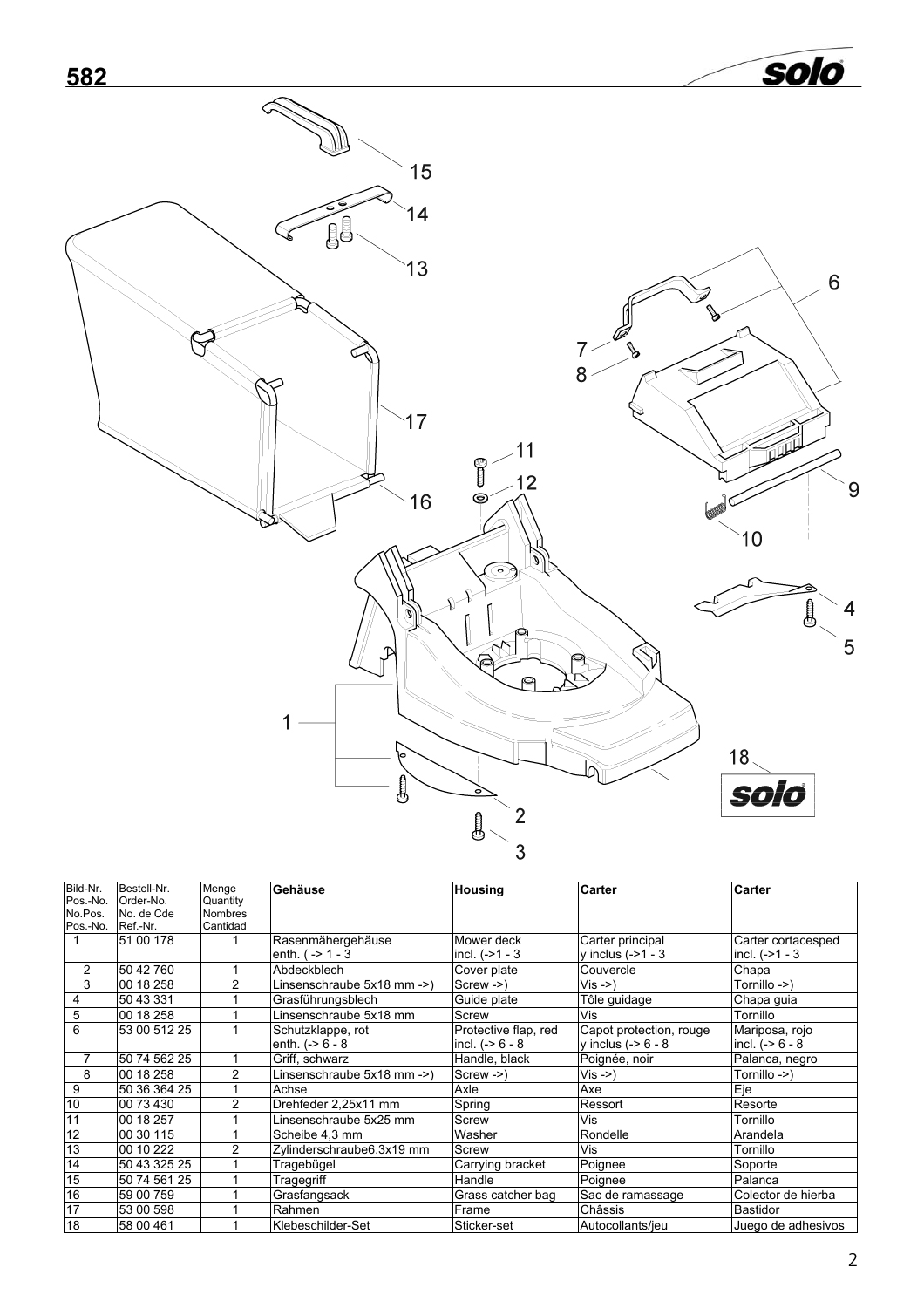<span id="page-2-0"></span>

| Bild-Nr.                 | Bestell-Nr.           | Menge                    | <b>Hinterradachse</b>        | <b>Rear wheel axle</b> | Axe de roue arr.     | Eje                 |
|--------------------------|-----------------------|--------------------------|------------------------------|------------------------|----------------------|---------------------|
| Pos.-No.                 | Order-No.             | Quantity                 |                              |                        |                      |                     |
| No.Pos.                  | No. de Cde            | <b>Nombres</b>           |                              |                        |                      |                     |
| Pos.-No.<br>$\mathbf{1}$ | Ref.-Nr.<br>53 00 539 | Cantidad<br>$\mathbf{1}$ | Hinterradlagerung            | Rear wheel bearing     | Support roue arriere | Apoyo               |
|                          |                       | $\mathbf{1}$             |                              |                        |                      |                     |
| $\overline{2}$           | 50 43 324             |                          | Lagerblech                   | Support plate          | Töle support         | Chapa cojinete      |
| $\overline{3}$           | 00 17 103             | $\mathbf{1}$             | Flachrundschraube M8x20 mm   | Screw                  | Vis                  | Tornillo            |
| $\overline{4}$           | 50 31 217             | $\mathbf{1}$             | Buchse 8,2x15,6x5,2 mm       | Sleeve                 | <b>Douille</b>       | Casquillo           |
| 5                        | 00 30 128             | $\mathbf{1}$             | Scheibe 8,4 mm               | Washer                 | Rondelle             | Arandela            |
| 6                        | 00 28 116             | 1                        | Sechskantmutter M8           | Nut                    | Ecrou                | Tuerca              |
| $\overline{7}$           | 50 45 666             | $\mathbf{1}$             | Abdeckung Achse              | Axle cover             | Chapeau axe          | Cubierta de eje     |
| $\overline{8}$           | 00 18 258             | $\overline{2}$           | Linsenschraube 5x18 mm       | Screw                  | Vis                  | Tornillo            |
| $\overline{9}$           | 00 18 258             | $\overline{2}$           | Linsenschraube 5x18 mm       | Screw                  | Vis                  | Tornillo            |
| 10                       | 50 36 362             | $\mathbf{1}$             | Verbindungsstange            | Connecting bar         | Tige de liaison      | Palanca             |
| 11                       | 00 55 257             | $\mathbf{1}$             | Sicherungsscheibe 6x0,25 mm  | Wascher                | Goupille ressort     | Arandela            |
| 12                       | 00 72 155             | 4                        | Scheibe 12,5x25x0,7 mm       | Washer                 | Rondelle             | Arandela            |
| 13                       | 53 00 702             | $\overline{2}$           | Rad Ø 200 mm                 | Wheel                  | Roue                 | Rueda               |
| 14                       | 00 31 540             | $\overline{2}$           | Druckscheibe 5,5x27x1 mm     | Pressure wascher       | Rondelle de pression | Arandela            |
| 15                       | 00 18 193             | $\overline{2}$           | Sechskantschraube M5x12 mm   | Screw                  | Vis                  | Tornillo            |
| 16                       | 50 74 702             | $\overline{2}$           | Radkappe Ø 135 mm            | Wheel cover            | Chapeau de roue      | Tapa de rueda       |
| 17                       | 00 31 210             | 2                        | Scheibe 12x18x1,2 mm         | Washer                 | Rondelle             | Arandela            |
| 18                       | 58 00 272             | $\mathbf{1}$             | Gewindespindel T14x2 kpl.    | Spindie threaded       | Vis sans fin         | Husillo roscado     |
|                          |                       |                          | enth. (-> 18 - 20            | incl. (-> 18 - 20      | y inclus (-> 18 - 20 | incl. (-> 18 - 20   |
| 19                       | 50 74 368 25          | 1                        | Verstellmutter T14x2         | Nut adjustment         | Écrou de réglage     | Tuerca              |
| 20                       | 50 31 218             | $\mathbf{1}$             | Gewindespindel T14x2 ->)     | Spindie threaded ->)   | Vis sans fin ->)     | Husillo roscado ->) |
| 21                       | 50 74 373 52          | $\mathbf{1}$             | Verstellknopf                | Adjustment knob        | Bouton de réglage    | Boton regulador     |
| 22                       | 00 70 208             | $\mathbf{1}$             | Druckfeder 1x6.5x18 mm       | Pressure spring        | Ressort de pression  | Resorte             |
| 23                       | 00 52 116             | $\mathbf{1}$             | Kugel Ø 8 mm                 | Ball                   | <b>Bille</b>         | Bola                |
| 24                       | 00 31 537             | 1                        | Scheibe 12.2x26x1 mm         | Washer                 | Rondelle             | Arandela            |
| 25                       | 00 31 531             | 1                        | Scheibe 10x16x1 mm           | Washer                 | Rondelle             | Arandela            |
| 26                       | 00 18 346             | $\mathbf{1}$             | Zylinderschraube M6x16 mm    | Screw                  | Vis                  | Tornillo            |
| 27                       | 00 30 100             | $\mathbf{1}$             | Scheibe 6,4 mm               | Washer                 | Rondelle             | Arandela            |
| 28                       | 50 74 375             | $\mathbf{1}$             | Verschlussstopfen M16x1,5 mm | Plug                   | Chapeau              | Tapon               |
| 29                       | 50 36 363             | $\mathbf{1}$             | Verbindungsstange            | Connecting rod         | Tige de liaison      | Barra               |
| 30                       | 00 71 208             | $\mathbf{1}$             | Zugfeder 2,25x1,2x81 mm      | Tension spring         | Ressort de traction  | Resorte de traccion |
| 31                       | 53 00 507             | $\mathbf{1}$             | Abdeckblech                  | Cover plate            | Couvercle            | Chapa               |
| 32                       | 00 18 258             | 4                        | Linsenschraube 5x18 mm       | Screw                  | Vis                  | Tornillo            |
| 33                       | 50 74 521 25          | 1                        | Höhenanzeiger                | High indicator         | Indicateur hauteur   | Indicador de altura |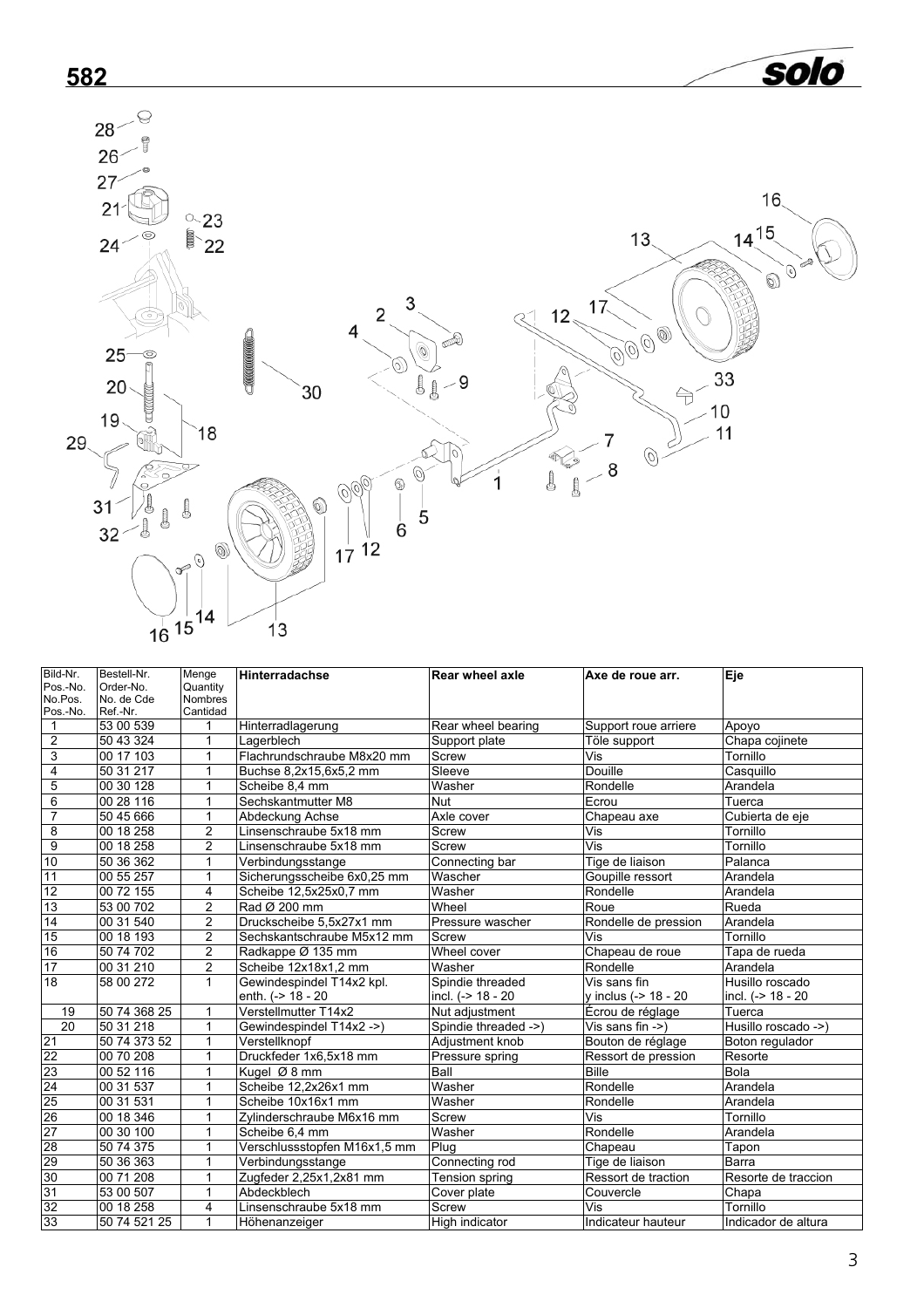<span id="page-3-1"></span><span id="page-3-0"></span>

| Bild-Nr. | Bestell-Nr. | Menge          | Vorderradachse             | <b>Front wheel axe</b> | Suspension de la roue  | Delantero eje      |
|----------|-------------|----------------|----------------------------|------------------------|------------------------|--------------------|
| Pos.-No. | Order-No.   | Quantity       |                            |                        | avant                  |                    |
| No.Pos.  | No. de Cde  | <b>Nombres</b> |                            |                        |                        |                    |
| Pos.-No. | Ref.-Nr.    | Cantidad       |                            |                        |                        |                    |
|          | 53 00 540   |                | Lagerung Vorderrad         | Front wheel bearing    | Roulement              | Apoyo              |
|          | 50 45 666   |                | Abdeckung Achse            | Axle cover             | Chapeau axe            | Cubierta de eje    |
|          | 00 18 258   | 4              | Linsenschraube 5x18 mm     | Screw                  | Vis                    | Tornillo           |
|          | 53 00 700   | 2              | Rad Ø 150mm                | Wheel                  | Roue                   | Rueda              |
| 5        | 00 72 155   | 2              | Scheibe 12,5x25x0,7 mm     | Washer                 | Rondelle               | Arandela           |
| 6        | 00 31 540   | 2              | Druckscheibe 5.5x27x1 mm   | Pressure washer        | Rondelle de pression   | Arandela           |
|          | 00 18 193   | 2              | Sechskantschraube M5x12 mm | Screw                  | Vis                    | Tornillo           |
| 8        | 50 74 700   | 2              | Radkappe Ø 85mm, rot       | Wheel cover, red       | Chapeau de roue, rouge | Tapa de rueda, ojo |
| 9        | 00 31 210   | 2              | Scheibe 12x18x1.2 mm       | Washer                 | Rondelle               | Arandela           |

solo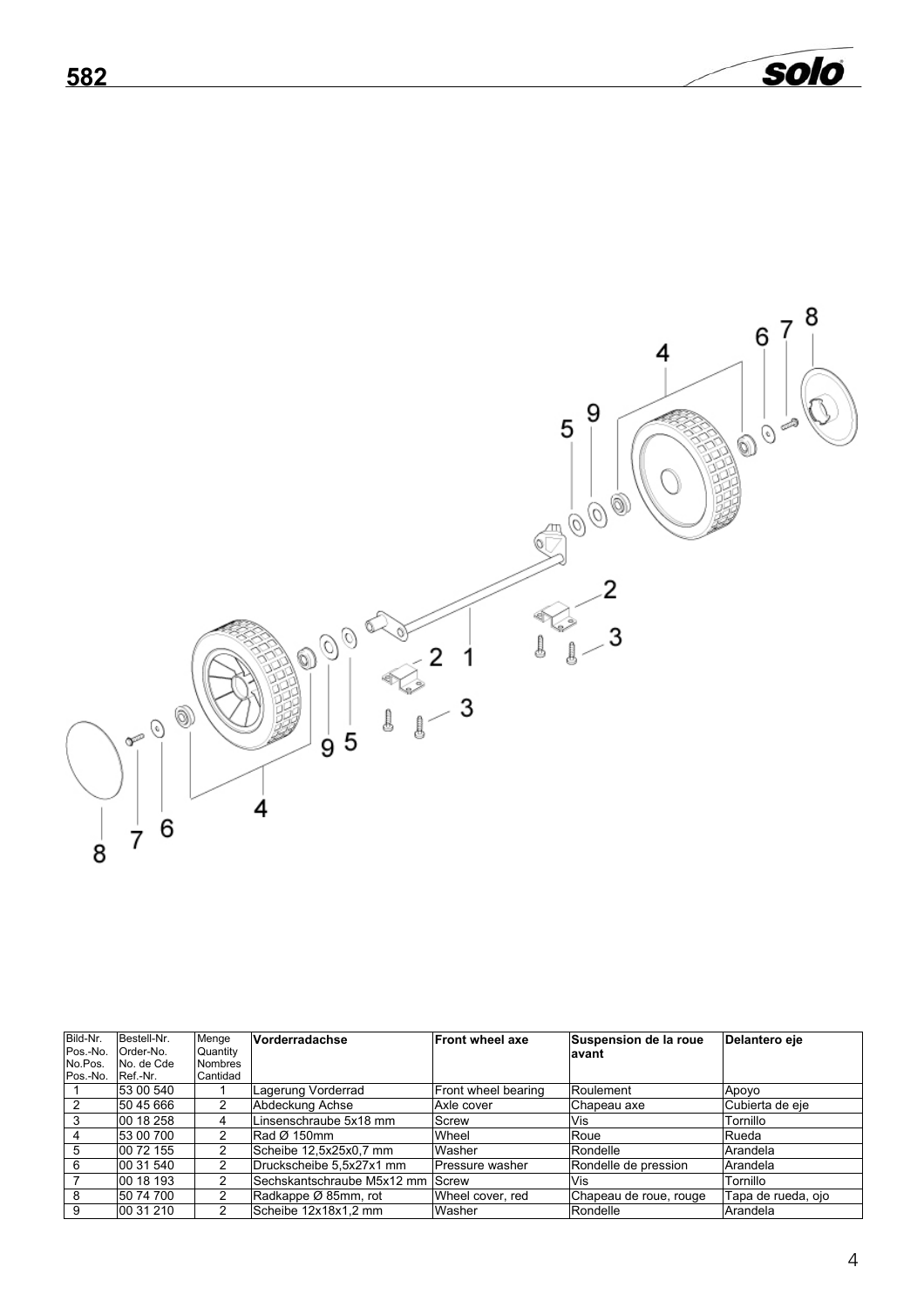<span id="page-4-1"></span><span id="page-4-0"></span>



solo

| Bild-Nr.       | Bestell-Nr. | Menge          | <b>Messerantrieb</b>        | <b>Blade drive</b>    | Entraînement couteau | Accionamiento de  |
|----------------|-------------|----------------|-----------------------------|-----------------------|----------------------|-------------------|
| Pos.-No.       | Order-No.   | Quantity       |                             |                       |                      | cuchilla          |
| No.Pos.        | No. de Cde  | <b>Nombres</b> |                             |                       |                      |                   |
| Pos.-No.       | Ref.-Nr.    | Cantidad       |                             |                       |                      |                   |
|                | 00 31 260   |                | Passscheibe 10x16x0.5 mm    | Washer                | Rondelle             | Arandela          |
| $\overline{2}$ | 50 31 220   |                | Rohrnarbe 22,25x32x40/5,5   | Tube hub              | Moyeu                | <b>Buje</b>       |
| 3              | 00 75 123   |                | Scheibenfeder 46.5 mm       | Disc spring           | Clavette demi-lune   | Resorte           |
| 4              | 00 31 295   | 2              | Reibscheibe 32.1x60x2 mm    | Washer                | Rondelle             | Arandela          |
| 5              | 00 31 293   | $\mathcal{P}$  | Druckscheibe 32,1x61x3 mm   | Washer                | Rondelle             | Arandela          |
| 6              | 50 43 327   |                | Propellermesser 400x70x3 mm | Cutting blade         | Lame de rechange     | Cuchillo          |
|                | 50 73 578   |                | Gebläserad                  | Fan wheel             | Turbine              | Turbina           |
| 8              | 0012 375    | $\mathcal{P}$  | Sechskantschraube 6,3x22 mm | Screw                 | Vis                  | Tornillo          |
| 9              | 00 72 126   |                | Scheibe 18.4x50x3 mm        | Washer                | Rondelle             | Arandela          |
| 10             | 00 11 280   |                | Schraube 3/8"               | Screw                 | Vis                  | Tornillo          |
| 11             | 00 34 177   |                | Federring 10 mm             | Spring washer         | Rondelle belville    | Anillo            |
| 12             | 20 00 510   |                | B & S Motor 190 ccm         | <b>B&amp;S</b> engine | Moteur B&S           | Motor B&S         |
| 13             | 00 18 376   | 2              | Linsenschraube 4x30 mm      | Screw                 | Vis                  | Tornillo          |
| 14             | 50 73 673   |                | Motorhaube                  | Engine cover          | Capot moteur         | Cubierta de motor |
| 15             | 00 18 283   | 3              | Sechskantschraube 3/8x2"    | Screw                 | Vis                  | Tornillo          |
| 16             | 00 30 110   | 3              | Scheibe 10,5 mm             | Washer                | Rondelle             | Arandela          |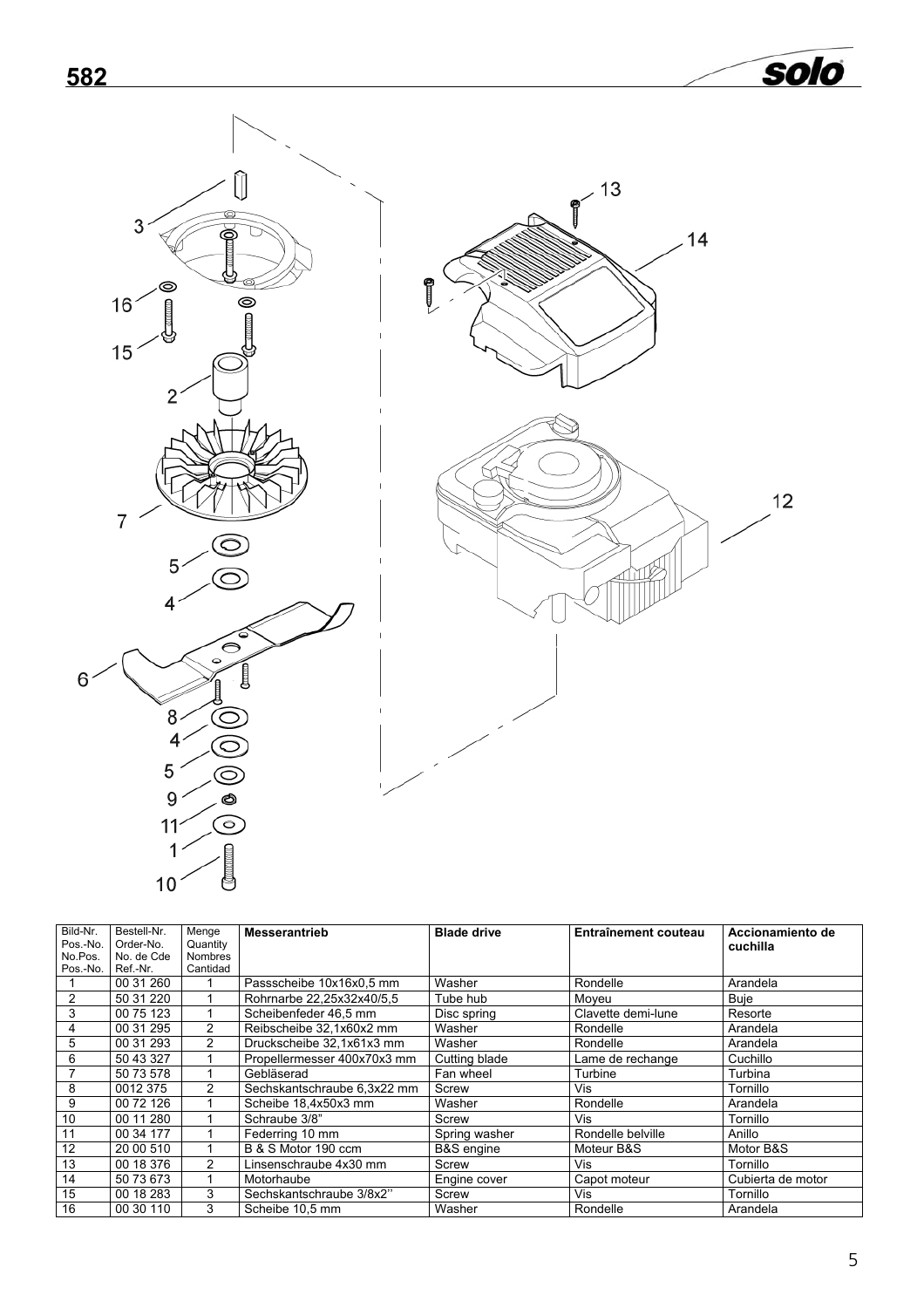

<span id="page-5-1"></span><span id="page-5-0"></span>**582** 

| Bild-Nr. | Bestell-Nr.  | Menge          | <b>Holm</b>                 | Handle             | Guidon               | Larguero           |
|----------|--------------|----------------|-----------------------------|--------------------|----------------------|--------------------|
| Pos.-No. | Order-No.    | Quantity       |                             |                    |                      |                    |
| No.Pos.  | No. de Cde   | <b>Nombres</b> |                             |                    |                      |                    |
| Pos.-No. | Ref.-Nr.     | Cantidad       |                             |                    |                      |                    |
|          | 53 00 681 25 | $\overline{2}$ | Holm Unterteil              | Lower handle bar   | Longeron             | Larquero           |
| 2        | 50 74 867    | 2              | Klemmstück r.               | Clip               | Collier              | Grapa              |
| 3        | 50 74 861 52 | 2              | Klemmstück I.               | Clip               | Collier              | <b>IGrapa</b>      |
| 4        | 00 17 113    | 2              | IFI. Rd. Schraube M8x30 mm  | <b>Flat screw</b>  | Vis                  | Tornillo           |
| 5        | 00 94 293    | 4              | <b>Sternariff M8</b>        | Handle             | Étrier               | Mango              |
| 6        | 50 74 376    | 2              | Stopfen 18-20/22            | Platic plug        | Bouchon en plastique | Tapon plastico     |
|          | 50 74 976 25 | 2              | Bolzen 12x23.5 mm           | <b>Bolt</b>        | <b>IGoujon</b>       | Pasador            |
| 8        | 50 35 964 25 |                | Holm Oberteil               | Handle bar         | Guidon superieur     | Larquero           |
| 9        | 50 74 100    | 4              | Halter 22 Bowdenzug         | Bowden cable clamp | Collier de serrage   | Soporte cable wden |
| 10       | 50 74 246    | 2              | Schutzkappe                 | Protection cap     | Capuchon de protect. | Caperuza protect.  |
| 11       | 00 17 110    | 2              | Fl. Rd. Schraube M8x45 mm   | <b>IFlat screw</b> | Vis                  | Tornillo           |
| 12       | 00 30 164    | 2              | Scheibe 8.4x25x2 mm gewölbt | Washer             | Rondelle             | Arandela           |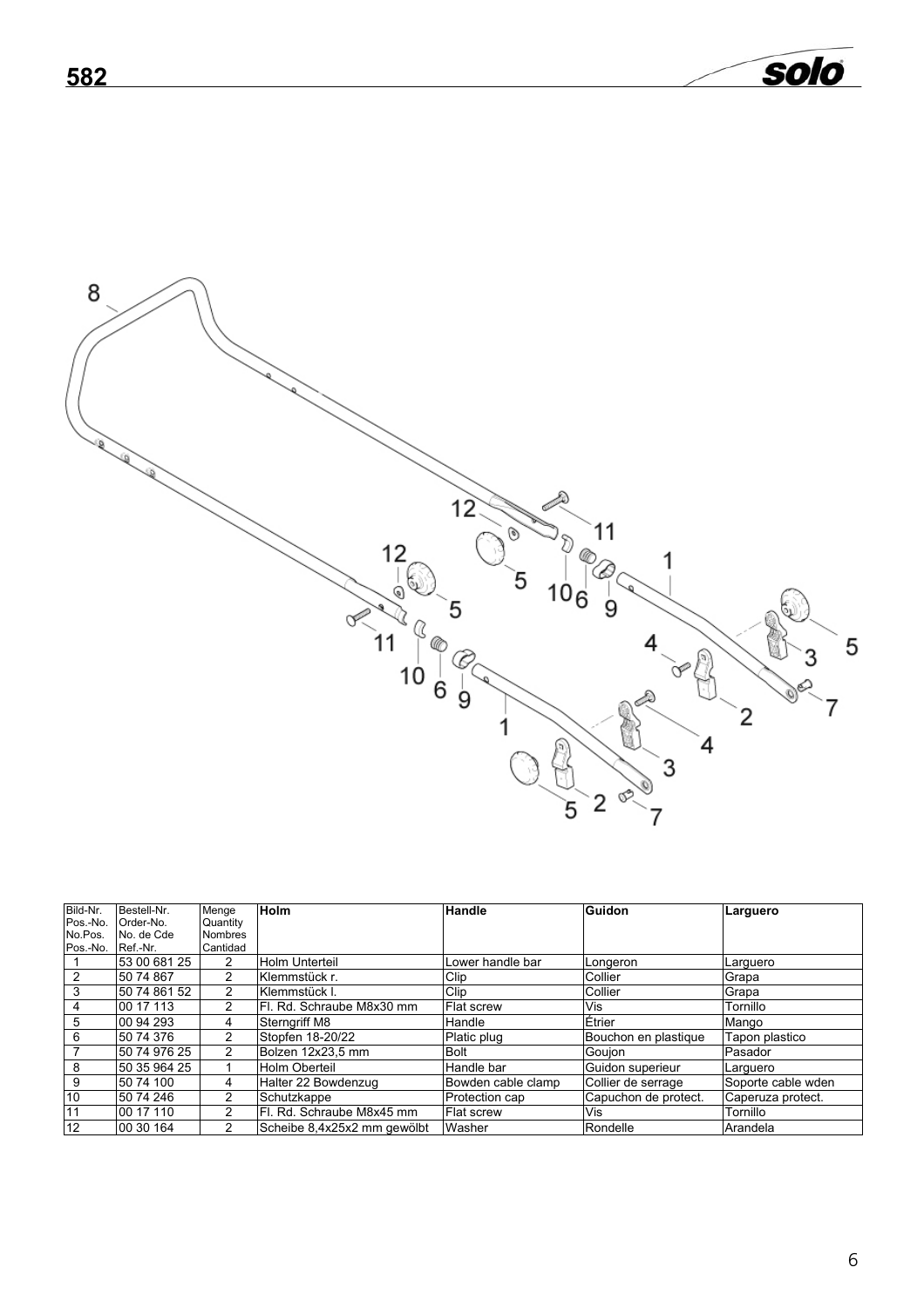<span id="page-6-0"></span>

| Bild-Nr.          | Bestell-Nr.  | Menge          | <b>Bedienteile</b>        | <b>Operatine parts</b> | Eléments de function | Partes de manejo  |
|-------------------|--------------|----------------|---------------------------|------------------------|----------------------|-------------------|
| Pos.-No.          | Order-No.    | Quantity       |                           |                        |                      |                   |
| No.Pos.           | No. de Cde   | <b>Nombres</b> |                           |                        |                      |                   |
| Pos.-No. Ref.-Nr. |              | Cantidad       |                           |                        |                      |                   |
|                   | 50 35 964 25 | 1              | Holm Oberteil             | Handle bar             | Guidon superieur     | Larguero          |
| $\overline{c}$    | 50 35 113    | 1              | Schaltbügerl-Motorbrese   | Swich loop             | Étrier               | Estribo           |
| 3                 | 00 44 286    | $\overline{2}$ | Abdeckklammer             | Clamp                  | Collier              | Ambrazadera       |
| 4                 | 50 74 959    | $\overline{2}$ | Schaltgehäusse innen      | Switch housing         | Boîtier commande     | Caarter           |
| 5                 | 50 74 958    | $\overline{2}$ | Schaltgehäuse außen       | Switch housing         | Carter               | Carter            |
| 6                 | 50 74 127 25 | 1              | Klemmstück                | Clamping piece         | Serre-joint          | Abrazadera        |
| 7                 | 58 00 491    | $\overline{2}$ | Bügel-Aufnahme            | Support                | Support              | Soporte           |
| 8                 | 00 55 104    | $\overline{2}$ | Sicherungsscheibe         | Circlip                | Rondelle             | Seguro            |
| $\overline{9}$    | 00 40 197    | $\overline{2}$ | Zylinderstift 6X28 mm     | Pin                    | Goujon               | Perno             |
| 10                | 38 00 375    | 1              | Bowdenzug Motorbremse     | Bowden cable           | Câble bowden         | Cable bowden      |
| 11                | 00 18 358    | 6              | Li. Schraube 4x35 mm      | Screw                  | Vis à tête fraisee   | Tornillo          |
| 12                | 50 74 126 25 | 1              | Schalthebel               | Switch lever           | Levier de commande   | Palanca           |
| 13                | 50 74 122 25 |                | Schalthebel 12            | Switch lever           | Levier de commande   | Palanca           |
| 14                | 50 36 406    | 1              | Verbindungsstange         | Connecting rod         | Tige de connection   | Barra de conexion |
| 15                | 50 31 980    | 1              | Schraube M6x59 mm Öse     | Screw                  | Vis                  | Tornillo          |
| 16                | 00 20 116    | 1              | 6kt. Mutter M6            | Hex. Nut               | Écrou                | Tuerca            |
| $\overline{17}$   | 00 24 110    | 1              | Hutmutter M6              | Box nut                | Écrou                | Tuerca            |
| 18                | 58 00 478    | 1              | Schaltgehäuse innen       | Switch housing         | Carter commande      | Carter            |
| 19                | 50 74 956    | 1              | Gehäuse außen             | Carter                 | Carter               | Carter            |
| 20                | 00 12 171    |                | 6kt. Schraube M6x30 mm    | Screw                  | Vis                  | Tornillo          |
| 21                | 50 74 950 25 | 1              | Hebel                     | Lever                  | Levier               | Palanca           |
| 22                | 00 72 111    |                | Scheibe 6,2x12x0,6 mm     | Cup spring             | Rondelle             | Resorte de disco  |
| 23                | 00 20 122    | 1              | 6kt. Mutter M6            | Hex. Nut               | Écrou                | Tuerca            |
| 24                | 38 00 358    | 1              | Bowdenzug Gas 1,5x1265 mm | Bowden cable           | Câble bowden         | Cable bowden      |
| 25                | 50 74 110 25 | 4              | Halbschelle               | Clamp                  | Collier              | Abrazadera        |
| 26                | 00 18 376    | $\overline{2}$ | Li. Schraube 4x30 mm      | Screw                  | Vis                  | Tornillo          |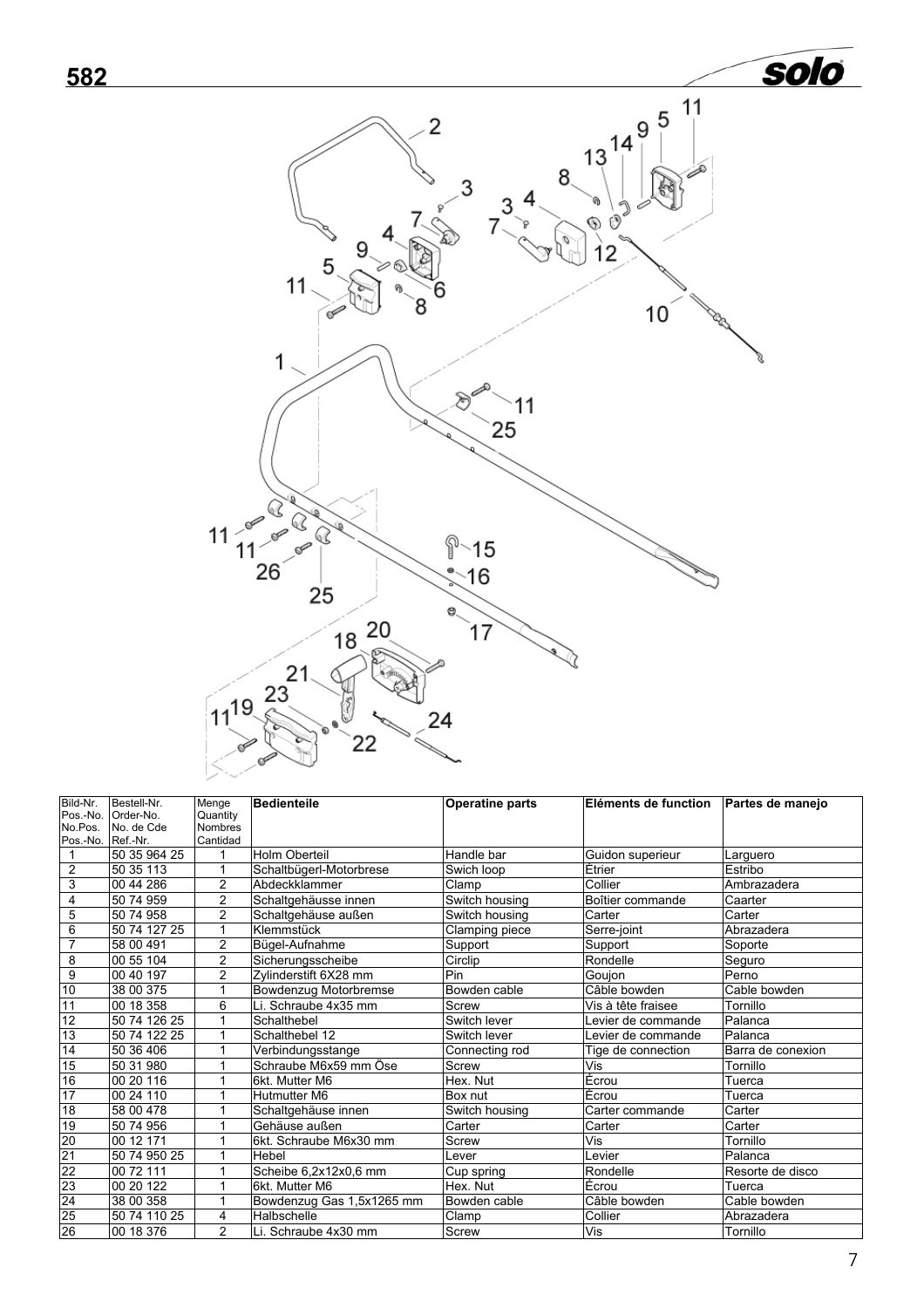<span id="page-7-0"></span>

<span id="page-7-1"></span>

| Bild-Nr.<br>Pos.-No.<br>No.Pos.<br>Pos.-No. | Bestell-Nr.<br>Order-No.<br>No. de Cde<br>Ref.-Nr. | Menge<br>Quantity<br>Nombres<br>Cantidad | Zubehör                                                        | <b>Accessories</b>                                            | <b>Accessories</b>                                                  | <b>Accesorios</b>                                                                  |
|---------------------------------------------|----------------------------------------------------|------------------------------------------|----------------------------------------------------------------|---------------------------------------------------------------|---------------------------------------------------------------------|------------------------------------------------------------------------------------|
|                                             | 59 00 824                                          |                                          | Mulch-Set. Gehäuseeinsatz<br>und Spezialmesser                 | Mulch-set                                                     | Kit mulching                                                        | l Kit de Biotriturado<br>"Mulchina"                                                |
| 2                                           | 59 00 859                                          |                                          | Nachrüstsatz<br>Schnellspannhebel.<br>auch für frühere Modelle | <b>Add-on kit Tension</b><br>lever.<br>also for former models | Kit levier de serrage<br>convient également.<br>aux anciens modèles | Kit de Palanca tensora<br>, como accesorio  <br>tambien para modelos<br>anteriores |